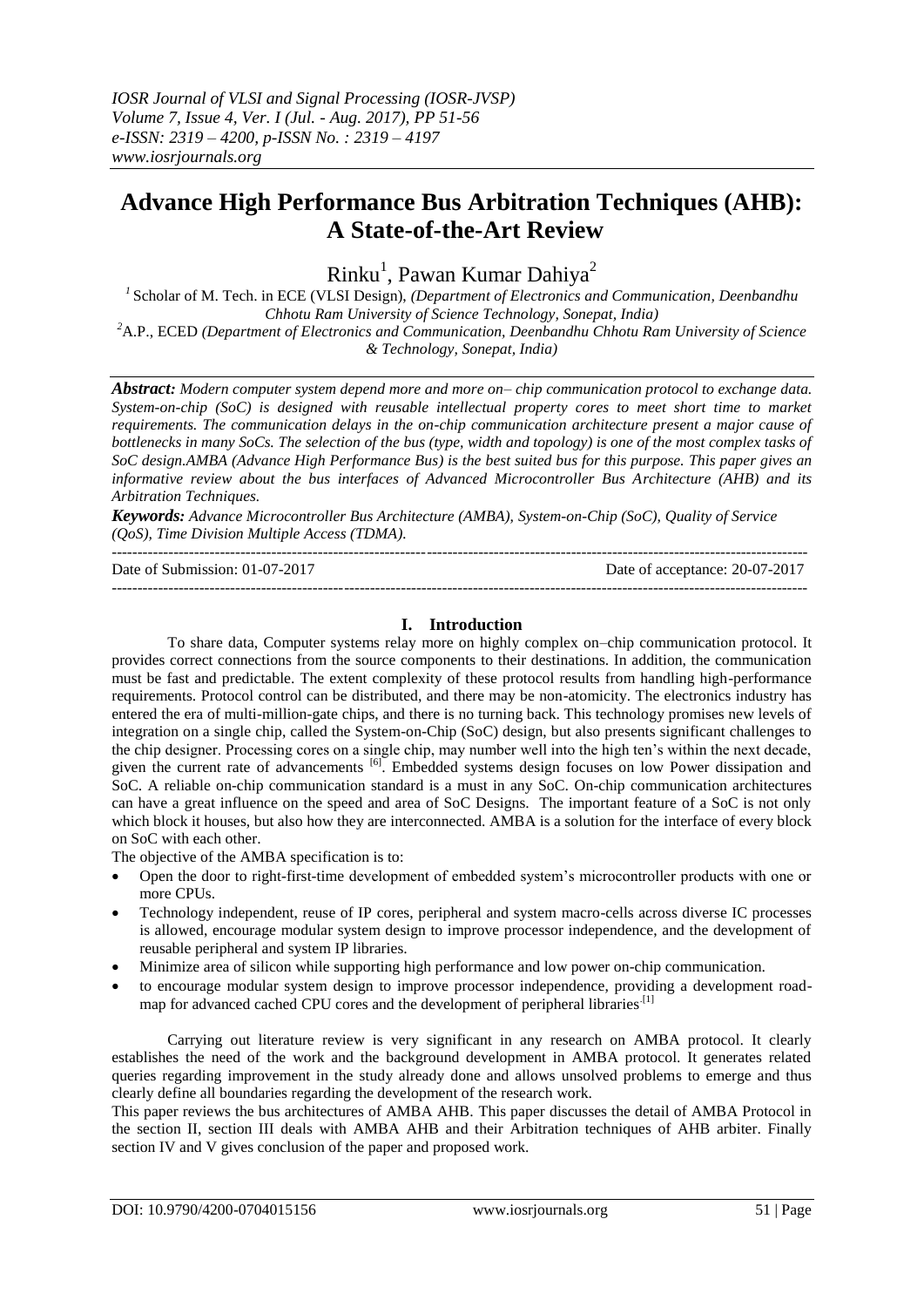## **II. AMBA Protocol**

AMBA was introduced by ARM in 1996 and is widely used as the on-chip bus in SOC designs. AMBA is a registered trademark of ARM.

•  $I<sup>st</sup> Generation$  - Advanced System Bus (ASB) and Advanced Peripheral Bus (APB).

• *IInd Generation* - Advanced High-performance Bus (AHB) is a single clock edge protocol.

• *III<sup>rd</sup> Generation* - AMBA 3.0 Advanced extensible Interface (AXI), to reach even higher performance interconnect and Advanced Trace Bus (ATB) as a part of core sight on chip debug and trace solution in 2003.

• *IVth Generation* – AMBA 4.0 AXI4, AXI4-Lite, and AXI4-Stream Protocol, The AMBA 4.0 protocol defines five interfaces:

- Advanced eXtensible Interface (AXI)
- Advanced High-performance Bus (AHB)
- Advanced System Bus (ASB)
- Advanced Peripheral Bus (APB)
- Advanced Trace Bus (ATB)

•  $V<sup>th</sup> Generation – AMBA 5.0 include AXI Coherency Extensions (ACE) and Coherent Hub Interface (CHI)$ protocol to establish hardware based coherency.

The AMBA 3.0 defined in protocol specification, is targeted at high performance, high clock frequency system designs and includes features which make it very suitable for high speed sub-micrometer interconnect:

• Separate address/control and data phases

- Support for unaligned data transfers using byte strobes.
- Burst based transactions with only start address issued
- Issuing of multiple outstanding addresses $^{[2]}$

A simple transaction on the AHB consists of an address phase and a subsequent data phase (without wait states: only two bus-cycles). Access to the target device is controlled through a Mux (non-tristate), thereby admitting bus-access to one bus-master at a time. AMBA 4.0 protocol includes definition of an expanded family interconnect protocols including AXI4, AXI4-Lite and AXI4-Stream. The AXI4 protocol adds support for longer bursts and Quality of Service (QoS) signaling, and is a natural extension of the AMBA 3 specification. Long burst support aids integration of devices with large block transfers, while QoS signaling provides the ability to manage latency and bandwidth in complex multi-master systems. The new AMBA 4 specification and the AXI4 protocols have also been extended to meet the needs of FPGA implementations. AXI4-Lite is a subset of the full AXI4 specification for simple control register interfaces, reducing SoC wiring congestion and simplifying implementation, while the AXI4-Stream protocol provides an efficient streaming interface for non address-based, point-to-point communication, such as video and audio data. After that AMBA 5.0 came into existence. AMBA 5.0 is to maintain cache coherency in today's multi-core chips*.*

## **III. AMBA 2.0 Protocol**

AMBA specification, developed by ARM, defines an on-chip communications standard for designing high performance embedded microcontrollers. Three distinct buses are defined within the AMBA specification:

- The AMBA AHB is for high-performance, high-clock-frequency system modules.
- The AMBA ASB is for high-performance system modules. where the high performance features of AHB are not required.
- AMBA APB is optimized for minimal power consumption and reduced interface complexity to support peripheral functions. APB can be used in conjunction with either version of the system bus.<sup>[2]</sup>

An AMBA-based microcontroller is shown in Figure 1 typically consists of a high-performance system backbone bus AMBA AHB or AMBA ASB, able to sustain external memory bandwidth, on which the CPU, onchip RAM memory and other Direct Memory Access (DMA) devices reside. This bus provides a high bandwidth interface between that are involved in the majority of transfers. Also located on the high performance bus is a bridge to the lower bandwidth APB, where most of the peripheral devices in the system are located.



#### **Fig. 1**. AMBA 2.0 Protocol

Bridge work as in intermediate between high bandwidth and low bandwidth. <sup>[2].</sup>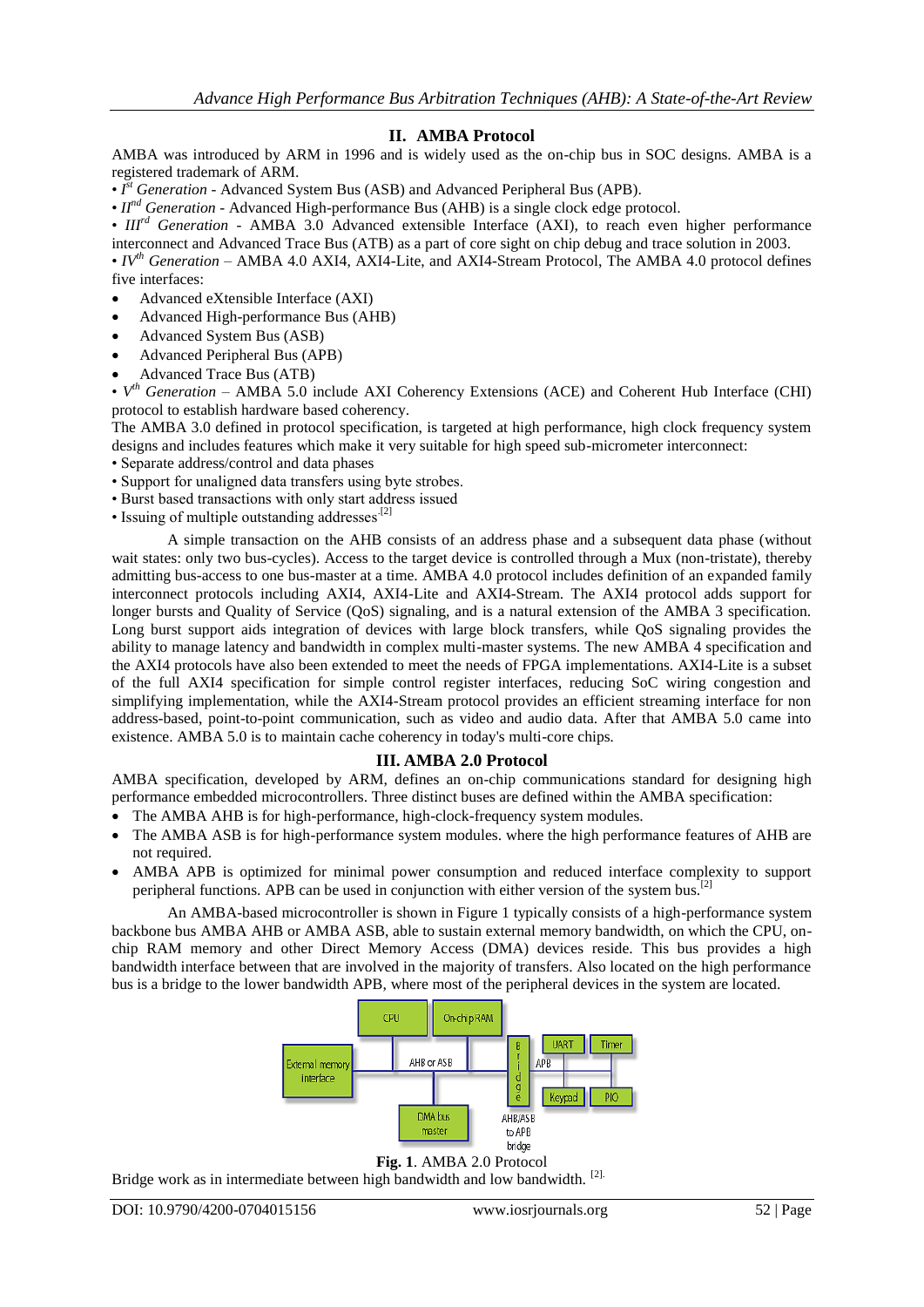## **IV. AMBA AHB**

AMBA AHB is intended to address the requirements of high-performance synthesizable designs. It is a high-performance system bus that supports multiple bus masters and provides high bandwidth operation. AMBA AHB implements the features required for high-performance, high clock frequency systems including: • burst transfers

- split transactions
- single-cycle bus master handover
- single-clock edge operation
- non-tristate implementation
- wider data bus configurations (64/128 bits).

Bridging between this higher level of bus and the current ASB/APB can be done efficiently to ensure that any existing designs can be easily integrated. An AMBA AHB design may contain one or more bus masters, typically a system would contain at least the processor and test interface. However, it would also be common for a *Direct Memory Access* (DMA) or *Digital Signal Processor* (DSP) to be included as bus masters.

The external memory interface, APB bridge and any internal memory are the most common AHB slaves. Any other peripheral in the system could also be included as an AHB slave. However, low-bandwidth peripherals typically reside on the APB. A typical AMBA AHB system design contains the following components:

**AHB master** A bus master is able to commence read and write operations by providing an address and control information. Only one bus master is allowed to actively use the bus at any one time.

**AHB slave** A bus slave responds to a read or write operation within a given address-space range. The bus slave signals back to the active master the success, failure or waiting of the data transfer.

AHB arbiter The bus arbiter ensures that only one bus master at a time is allowed to start off with data transfers. Even though the arbitration protocol is fixed, any arbitration algorithm, such as *highest priority* or *fair*  access can be implemented depending on the application requirements.

An AHB would include only one arbiter, although this would be trivial in single bus master systems.

**AHB decoder** The AHB decoder is used to decode the address of each transfer and provide a select signal for the slave that is involved in the transfer. A single centralized decoder is required in all AHB implementations.

## **V. Arbitration Protocol**

The bus arbiter ensures that only one bus master at a time is allowed to originate data transfers. Even though the arbitration protocol is fixed, any arbitration algorithm, such as *highest priority* or *fair* access can be implemented depending on the application requirements. An AHB would include only one arbiter, although this would be trivial in single bus master systems. The arbiter performs this function by observing a number of different requests to use the bus and deciding which is currently the highest priority master requesting the bus. The arbiter also receives requests from slaves that wish to complete SPLIT transfers. Any slaves which are not capable of performing SPLIT transfers do not need to be aware of the arbitration process, except that they need to observe the fact that a burst of transfers may not complete if the ownership of the bus is changed.

#### **A. Signal description**

A brief description of each of the arbitration signals is given below:

**HBUSREQx** The bus request signal is used by a bus master to request access to the bus. Each bus master has its own **HBUSREQx** signal to the arbiter and there can be up to 16 separate bus masters in any system.

**HLOCKx** The lock signal is asserted by a master at the same time as the bus request signal. This indicates to the arbiter that the master is performing a number of indivisible transfers and the arbiter must not grant any other bus master access to the bus once the first transfer of the locked transfers has commenced. **HLOCKx** must be asserted at least a cycle before the address to which it refers, in order to prevent the arbiter from changing the grant signals.

**HGRANTx** The grant signal is generated by the arbiter and indicates that the appropriate master is currently the highest priority master requesting the bus, taking into account locked transfers and SPLIT transfers. A master gains ownership of the address bus when **HGRANTx** is HIGH and **HREADY** is HIGH at the rising edge of **HCLK**.

**HMASTER[3:0]** The arbiter indicates which master is currently granted the bus using the **HMASTER[3:0]**  signals and this can be used to control the central address and control multiplexor. The master number is also required by SPLIT-capable slaves so that they can indicate to the arbiter which master is able to complete a SPLIT transaction.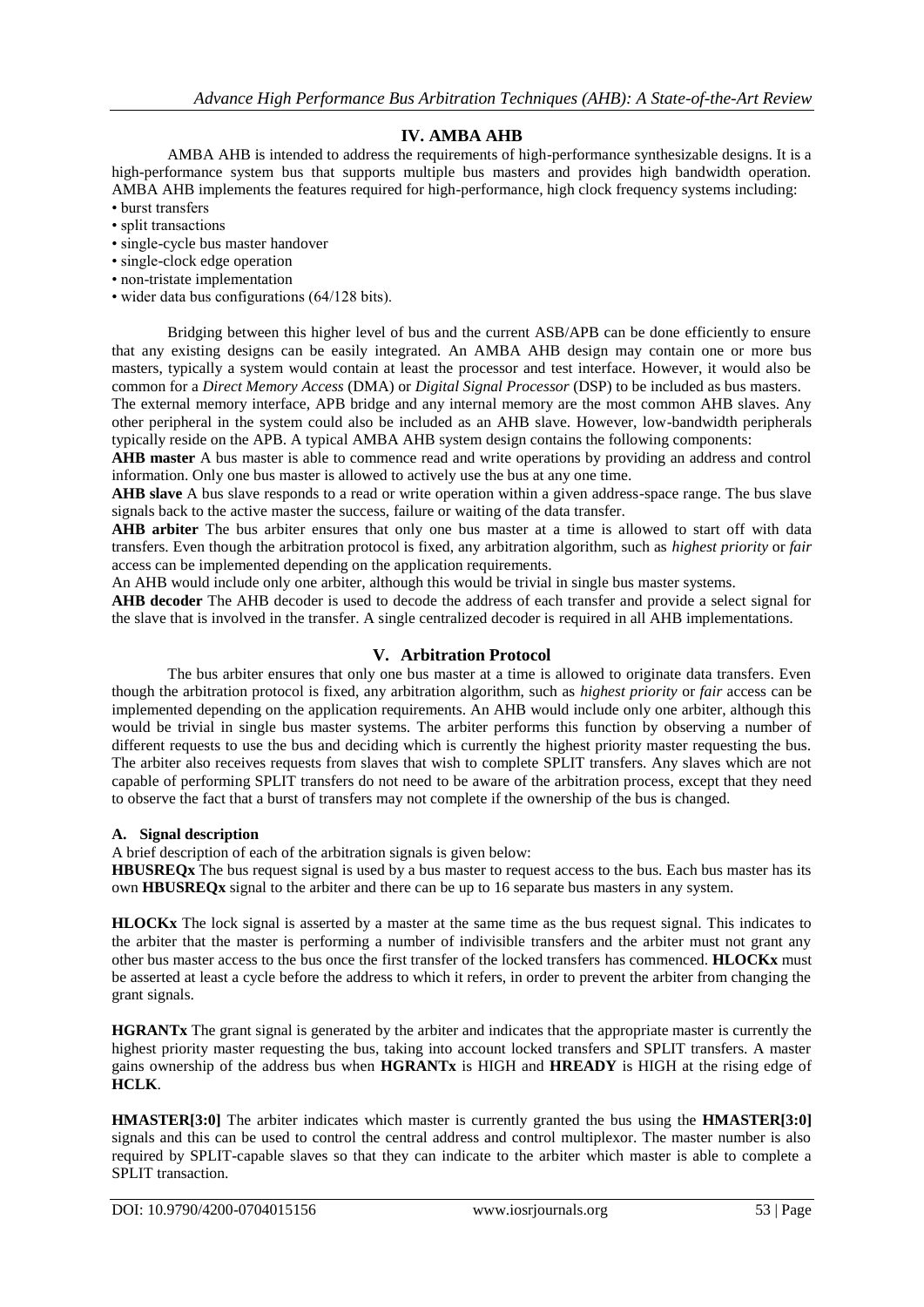**HMASTLOCK** The arbiter indicates that the current transfer is part of a locked sequence by asserting the HMASTLOCK signal, which has the same timing as the address and control signals.

**HSPLIT[15:0]** The 16-bit *Split Complete* bus is used by a SPLIT-capable slave to indicate which bus master can complete a SPLIT transaction. This information is needed by the arbiter so that it can grant the master access to the bus to complete the transfer.

#### **B. Requesting Bus Access**

A bus master uses the **HBUSREQx** signal to request access to the bus and may request the bus during any cycle. The arbiter will sample the request on the rising of the clock and then use an internal priority algorithm to decide which master will be the next to gain access to the bus. Normally the arbiter will only grant a different bus master when a burst is completing. However, if required, the arbiter can terminate a burst early to allow a higher priority master access to the bus. If the master requires locked accesses then it must also assert the **HLOCKx** signal to indicate to the arbiter that no other masters should be granted the bus. When a master is granted the bus and is performing a fixed length burst it is not necessary to continue to request the bus in order to complete the burst. The arbiter observes the progress of the burst and uses the **HBURST[2:0]** signals to determine how many transfers are required by the master. If the master wishes to perform a second burst after the one that is currently in progress then it should re-assert the request signal during the burst. If a master loses access to the bus in the middle of a burst then it must re-assert the

**HBUSREQx** request line to again get access to the bus. For undefined length bursts the master should continue to assert the request until it has started the last transfer. The arbiter cannot predict when to change the arbitration at the end of an undefined length burst. It is possible that a master can be granted the bus when it is not requesting it. This may occur when no masters are requesting the bus and the arbiter grants is given to a default master. Therefore, it is important that if a master does not require access to the bus it drives the transfer type **HTRANS** to indicate an IDLE transfer.

## **C. Granting Bus Access**

The arbiter indicates which bus master has currently the highest priority requesting the bus by asserting the appropriate **HGRANTx** signal. When the current transfer completes, as indicated by **HREADY** HIGH, then the master will become granted and the arbiter will change the **HMASTER[3:0]** signals to indicate the bus master number[2].

## **VI. Arbitration Techniques**

There are many different arbitration schemes created for different applications. These arbitration schemes i.e., scheduling strategies can be applied not just on the bus arbiter, but also more generally at hardware and software scheduling. These are: static priority, round-robin, Weighted round robin and time division multiple access (TDMA), Lottery Bus Architecture.

## *A. Static Fixed Priority:*

In this arbitration scheme, the masters are given fixed priorities. If several masters are requesting to access the same slave at the same time, access is given to the highest priority master. This is a simple arbitration scheme and it is one of the most commonly used small area cost, flexibility and faster arbitration time. It provides high performance for the high priority masters. In a crowded bus, there is a possibility that some lower priority masters have to wait a long time for the access or the access might never be granted. This protocol is used in shared bus communication architectures<sup>[9]</sup>.

## *B. Round Robin Algorithm and Weighted Round Robin:*

Round Robin Algorithm, in this scheme token is passing the priorities change at every transfer. The master with the highest priority (i.e. with the token) changes in circular (round-robin) fashion. If the master with the highest priority does not need to access the slave the token is given to the master with the next highest priority. <sup>[6]</sup> depicts a basic round-robin arbiter with four masters (M1-M4) and one slave (S) see Figure 2.

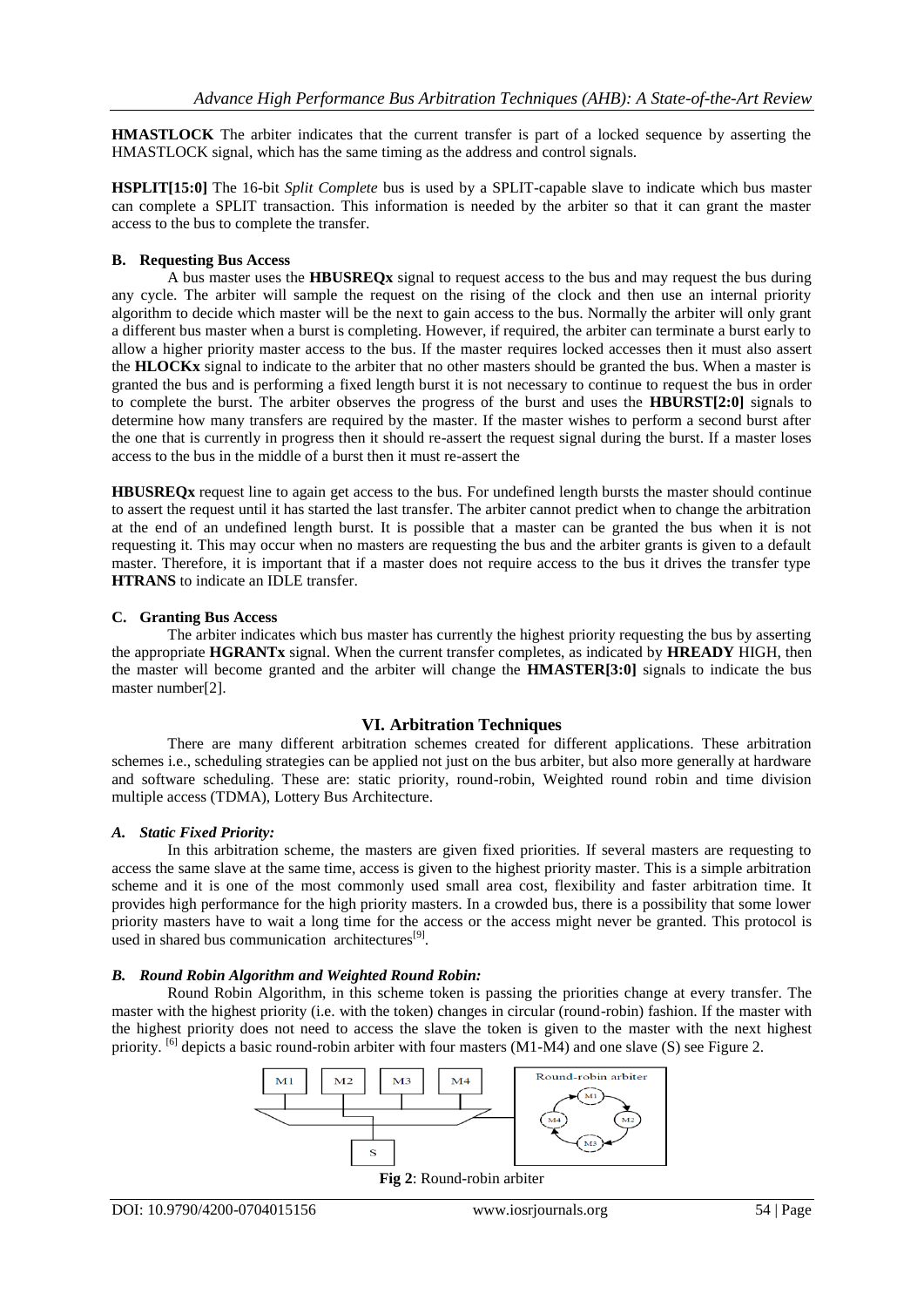Round-robin arbitration scheme guarantees that every master is given opportunity for equal bandwidth. It gives fair access for every master to the slave. The maximum wait time is predictable and proportional to the number of masters. The scheme also ensures that the unused time slots are usable by the lower priority masters. The basic round-robin arbitration scheme can be slower than static priority scheme for some masters. This comes from the nature of fairness where all masters are given equal bandwidth. There exists variations of the round-robin such as the Weighted-Round-Robin (WRR) that are meant to tackle this issue. In WRR, every master is given "credits" or "shares" and after each transfer, one credit is deducted. When master runs out of credits the next master is selected in round-robin fashion. Critical masters can be given more credits, which means they get more bandwidth. After all masters have run out of credits, they are reloaded. The drawback of the WRR arbitration is increased complexity compared to the basic round-robin. [7]

#### A. *Time Division Multiple Access (TDMA) :*

In TDMA arbitration scheme masters are given fixed time frames for transfers. Masters that need more bandwidth can be given longer time frames. The scheme ensures high bandwidth for critical masters while ensuring that lower priority masters are eventually served. TDMA arbitration is pictured in Figure 3<sup>81</sup>.



The darkened areas of the time frames in Figure 3 represent the actual used transfer times by the masters. The decision on the lengths of the time frames is crucial for ensuring high bandwidth allocation. As an example, in Figure 3 the Master 3 uses only under 50 % of the available time frame. This causes a lot of wasted time and bandwidth. The advantage of TDMA arbitration is that it guarantees fixed bandwidths for the masters. When properly designed, it gives high performance for critical masters but with unpredictable or changing traffic, it cannot match the bus allocation of a round-robin arbiter.

#### *B. Lottery Bus Architecture:*

In this protocol a centralized lottery manager accumulates request for ownership of shared communication resources from one or more masters, each of which has assigned static or dynamic lottery tickets. Master owning the maximum number of tickets will be granted the access of bus.

#### **VII. Features Comparison**

Table 1, shows features comparison between all techniques of arbitration of AMBA AHB. This comparison is based on literature survey of these techniques.

| Parameter    | <b>Static Fixed Priority</b> | Round Robin      | Weighted Round Robin   | <b>TDMA</b>              |
|--------------|------------------------------|------------------|------------------------|--------------------------|
| Simplicity   | High                         | Moderate         | Low                    | Moderate                 |
| Cost         | Low                          | Moderate         | High                   | Moderate                 |
| Architecture | Shared Bus Architecture      | All masters have | Require more bandwidth | Require high and fixed   |
|              |                              | equal bandwidth  | than Round Robin       | bandwidth to all masters |
| Performance  | High                         | Moderate         | Low                    | High                     |

**Table 1.** Comparison of Techniques

## **VIII. Future Work**

These comparison techniques will be verified using Hardware Description Language and synthesis tool and some more techniques will also be verified.

**References**

#### **Journal Papers:**

- [1] ARM, "AMBA Specification Overview", available at *http://www.arm.com/*.
- [2] ARM, "AMBA Specification (Rev 2.0)", available at *http://www.arm.com*.
- [3] Anurag Shrivastava, G.S. Tomar and Ashutosh Kumar Singh," Performance Comparison of AMBA Bus-Based System-On-Chip Communication Protocol," *International Conference on Communication Systems and Network Technologies ,* IEEE DOI 10.1109/CSNT.2011.98,p.449.